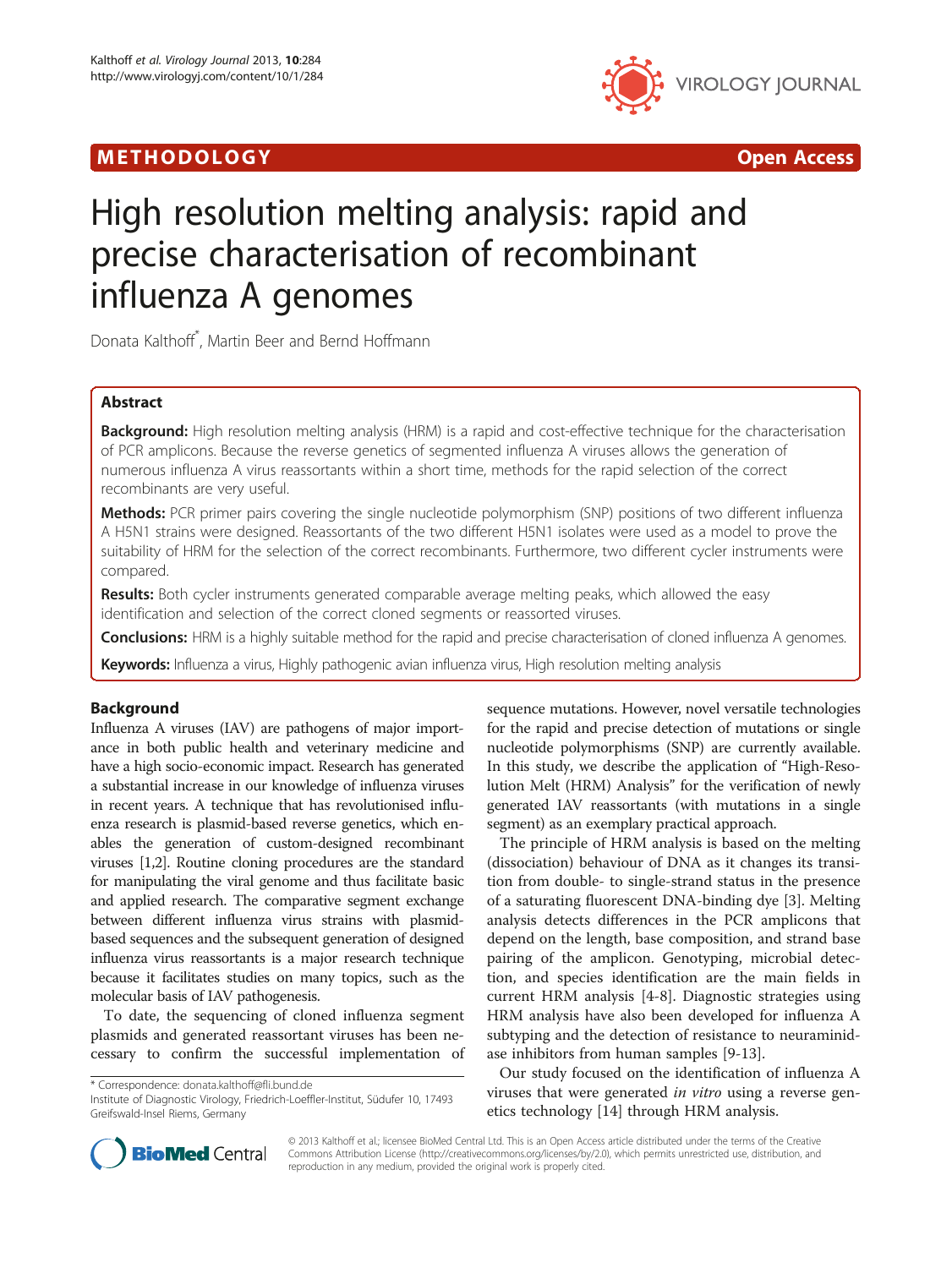# <span id="page-1-0"></span>Results and discussion

Figure 1 shows a comparison of the average melting peaks of the individual RNA segments of both influenza virus strains. The most distinct melting peaks were obtained for those segments with three SNPs (two cytosines and one guanine), whereas the corresponding sequence consisted of adenine and thymines, such as that obtained for segments 3 and 6 (Figure 1 and Table [1](#page-2-0)). However, as few as two SNPs within a sequence resulted in an explicit differentiation of 0.88°C and 0.9°C, e.g., as obtained for segment 7 (Figure 1 and Table [1](#page-2-0)). The smallest melting peak differences were obtained for segments 2 and 8 (values < 0.49/0.6, Figure 1), which exhibited four SNPs consisting of three cytosines/guanines and one adenine/thymine in one sequence compared with three adenines/thymines and one cytosine/ guanine in the other sequence. Therefore, the SNP length is less pivotal than the SNP composition for the

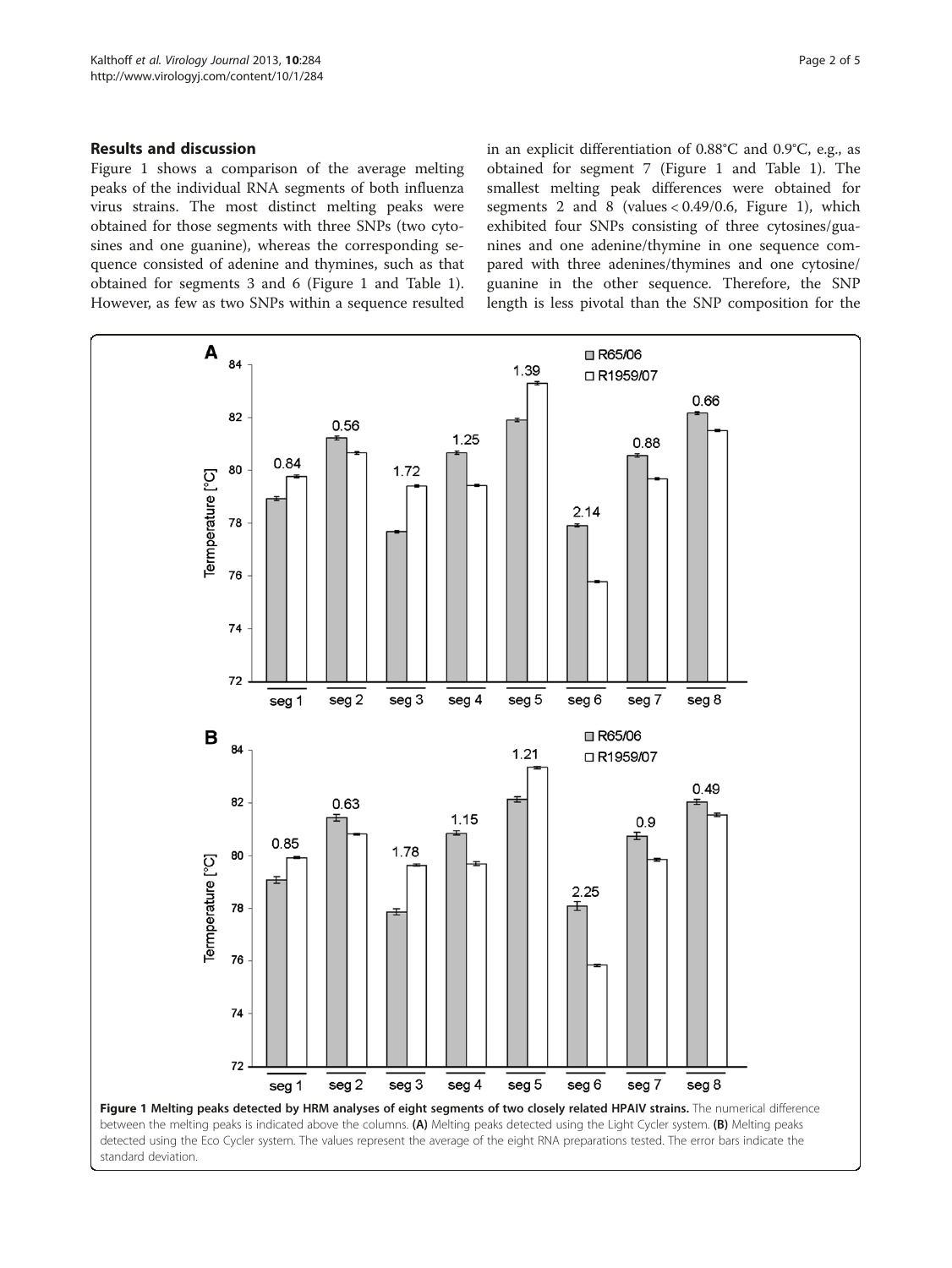<span id="page-2-0"></span>Table 1 Virus segment-specific PCR primers and corresponding SNPs

|                 | Designation    | Sequence 5'→3'                | Amplicon length (bp) | No. of SNP     | SNPs in R65 (top row)<br>versus R1959 (bottom row) = $*$ |
|-----------------|----------------|-------------------------------|----------------------|----------------|----------------------------------------------------------|
| Segment 1 (PB2) | R65-PB2-1648Fw | <b>GGTCCTGAGTCAGTGCTTG</b>    | 94                   | $\overline{4}$ | <b>GAAT</b>                                              |
|                 | R65-PB2-1742Rv | CGGTTCAAACTCCATCTTATTGT       |                      |                | ACGG                                                     |
| Segment 2 (PB1) | R65-PB1-1524Fw | ATTTGTAGCCAATTTCAGTATGGA      | 128                  | 4              | CAGG                                                     |
|                 | R65-PB1-1652Rv | TGAAGAGCCATCTGAGCTG           |                      |                | <b>TGTA</b>                                              |
| Segment 3 (PA)  | R65-PA-1547Fw  | GATCCCACTTGAGGAATGATAC        | 78                   | 3              | <b>TTA</b>                                               |
|                 | R65-PA-1625Rv  | CAGTACTTTTCCCACTTGTGTG        |                      |                | CCG                                                      |
| Segment 4 (HA)  | R65-HA 204Fw   | ATCTAGAYGGAGTGAAGCCTC         | 85                   | 3              | GCC                                                      |
|                 | R65-HA 289Rv   | TAAGACCATTCCGGCACATTG         |                      |                | ATT                                                      |
| Segment 5 (NP)  | R65-NP-355Fw   | TGGGTGAGAGAGCTGATTCTGTACG     | 113                  | 3              | ATT                                                      |
|                 | R65-NP-468Rv   | <b>TGGAATGCCATATCATCAGGTG</b> |                      |                | GCC                                                      |
| Segment 6 (NA)  | R65-NA-1156Fw  | GGTCAGGATATAGCGGGAG           | 84                   | 3              | CGC                                                      |
|                 | R65-NA-1240Rv  | ATTAACTCAACCCAGAAACAAGG       |                      |                | <b>TAT</b>                                               |
| Segment 7 (M)   | R65-M-119Fw    | <b>TTTGCAGGAAAGAACACCGATC</b> | 93                   | 2              | CC                                                       |
|                 | R65-M-212Rv    | CAAATCCCAACATCCCTTTAGTC       |                      |                | TT                                                       |
| Segment 8 (NS)  | R65-NS1-224Fw  | GCGAATTCTGGAGGAGGAG           | 112                  | $\overline{4}$ | <b>CACC</b>                                              |
|                 | R65-NS1-336Rv  | AAGGGAACCTGTCACTTTCTG         |                      |                | <b>TGAT</b>                                              |

generation of large differences between the melting peaks of two segment sequences.

In total, 18 different viruses were engineered by reverse genetics (two ancestor viruses, eight viruses consisting of seven segments from strain R65 and one segment from strain R1959, and eight viruses consisting of seven segments from R1959 and one segment from R65). The RNA preparations of these 18 viruses were tested on both cycler systems, and all eight segments of each virus were evaluated. All of the virus strains were correctly identified using both cycler systems (Additional file [1](#page-4-0): Table S1).

The average melting peaks detected by the Eco cycler system did not differ by more than 0.3°C from the average melting peaks detected with the Light cycler system. However, the melting peaks detected with the Light cycler system exhibited lower standard deviations compared with those obtained with the Eco cycler system. Nevertheless, the average differences between the melting peaks of the individual influenza segments obtained with both cycler systems exhibited very similar values (Figure [1](#page-1-0)). Although the classical approach used for the verification of recombinant influenza reassortants is based on sequencing the relevant parts of the viral genome, our approach identified the reassortant gene segment composition directly through the HRM technique. A prerequisite for this method is a set of primer pairs that cover all of the SNP positions that distinguish the viral segments. Therefore, sufficient sequence information must be available before suitable primers can be designed.

In our opinion, the use of universal primers, i.e., primers that are applicable to all influenza genomes, is unfavourable

because the efforts and costs associated with the design of specific primers for each tested sequence are low. In addition primer design of universal primers that generated an amplicon suitable for HRM analysis for all divergent influenza viruses would be hard to achieve.

The virus strains tested in this study were selected because they are closely related and thus difficult to differentiate. However, the applied system discriminated the sequences correctly without any problems, and the distinction of more distantly related sequences (comprising more SNP positions) should therefore be even easier using the proposed HRM analysis. Further potential applications of this technology include the screening of genetically engineered influenza viruses to determine whether reassortment or mutation has occurred and the identification of reassortant viruses from field samples.

## Conclusion

In conclusion, HRM is a valuable tool for the rapid and easy identification of reassortant influenza viruses in various settings because the total costs for genotyping by HRM are low, i.e., only a simple PCR system and a generic dye are needed.

# Methods

# Viruses, primers, and isolation of viral RNA

Two highly pathogenic avian influenza viruses (HPAIV) of subtype H5N1: A/swan/Germany/R65/2006 [Gisaid: EPI103081, EPI103089, EPI103087, EPI103075, EPI103085, EPI103077, EPI103079, and EPI103083] and A/Beijing duck/Germany/R1959/2007 [EPI171617, EPI171618, EPI1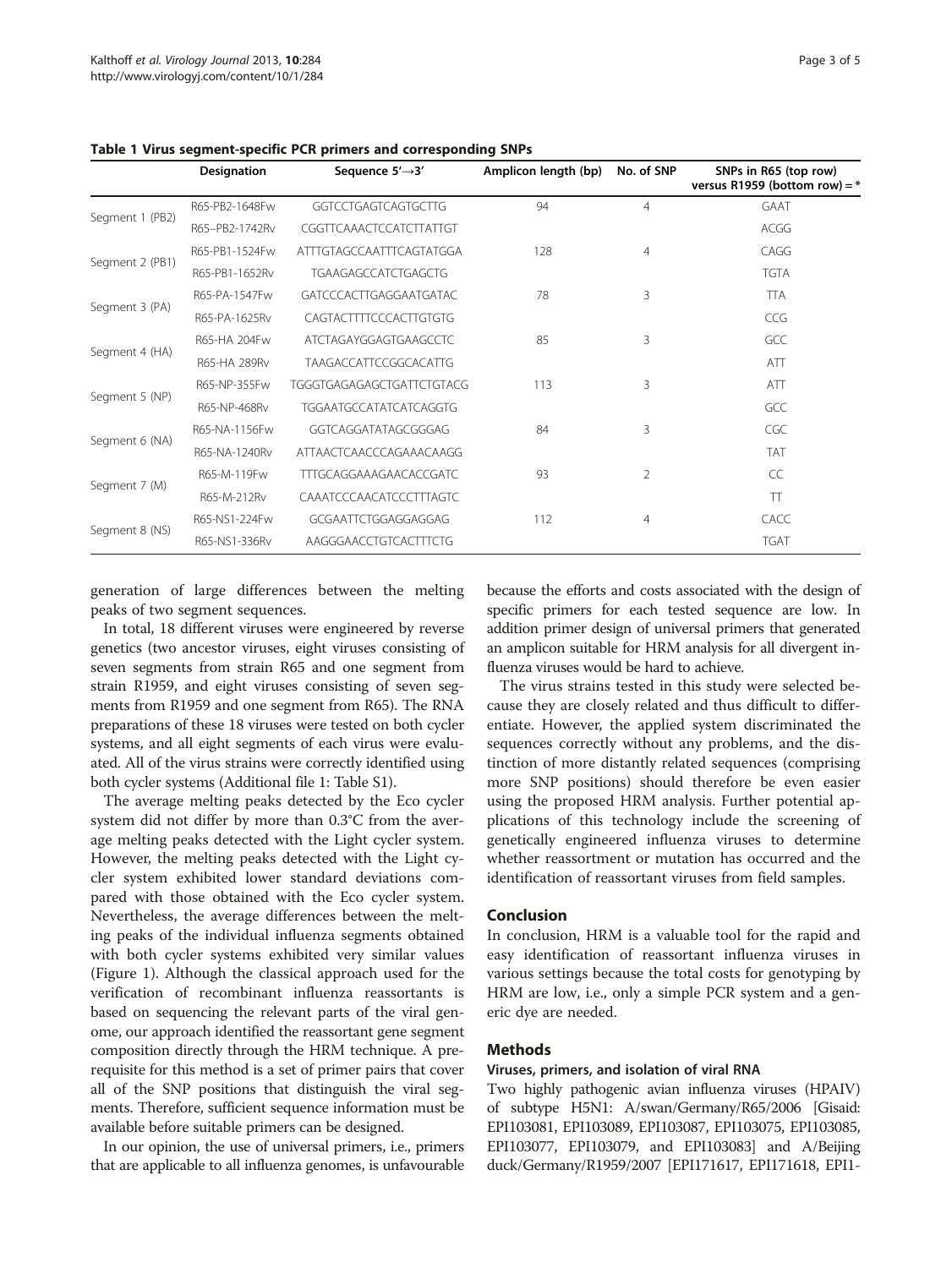71619, EPI171620, EPI171621, EPI171622, EPI171623, and EPI171624] were genetically engineered (13, Eck unpublished). The reassortant viruses, which were composed of seven segments of one H5N1 strain and one segment of the sister strain, were engineered; these reassortants are called " $7 + 1$  reassortants". Figure 2 summarises the unique segment composition of each of the 18 strains generated in this study. Stocks of the original wild-type viruses (R65/06 and R1959/07) were prepared using embryonated chicken eggs. The recombinant virus was rescued as described previously [\[15\]](#page-4-0) and propagated using Madin-Darby canine kidney cells (MDCK, collection of cell lines in veterinary medicine, FLI Insel Riems, RIE1061). The viral RNA was extracted from the cell culture or allantoic fluid using the QIAamp viral RNA kit (Qiagen) according to the manufacturer's instructions.

# Primer design

The sequence alignment of the original virus strains was used to identify the SNP positions, and specific primers were designed to cover these SNP sequences in each of the eight segments. Therefore, eight primer pairs were designed to obtain an amplicon length ranging from 78 bp to 128 bp. The SNPs consisted of at least two and at the most four nucleotides (Table [1\)](#page-2-0).

# Quantitative RT-PCR

A one-step reverse transcription quantitative polymerase chain reaction (RT-qPCR) protocol was performed using the real-time ready RNA-virus-master kit (Roche Applied Science, Mannheim, Germany). The RT-qPCR assay was optimised using a total volume of 10 μl. Briefly, for each single PCR reaction, 5.05 μl of RNase-free water, 2.0 μl of 5× reaction buffer, 0.2 μl of 50× enzyme-blend, 0.5 μl of the primer mix (20 pmol/μl of both primers), and 0.25 μl of LightCycler ResoLight dye (Roche) were pooled to generate a master mix. Then, 2 μl of the RNA template was added to each reaction. The RT-qPCR reactions were performed on both an LightCycler 480 II instrument (Roche) and an Eco Real-Time PCR System (Illumina, San Diego, USA) using a single temperature profile: 8 min at 58°C (reverse transcription), 30 sec at 95°C (inactivation reverse transcriptase/activation Taq polymerase), and 45 cycles of 1 sec at 95°C (denaturation), 20 sec at 55°C (annealing), and 1 sec at 72°C (elongation). The quantification was analysed within each annealing step.

# High-resolution melting analysis

The HRM curves were obtained by incubating the PCR products at 95°C for 1 min and then subjecting them to a renaturation step of 70°C for 2 min. In the following melting step, in which the temperature was increased from 70°C to 90°C, 23 fluorescence signal acquisitions per degree centigrade were detected with the Light cycler system (ramp rate of 0.02°C/s), whereas the Eco Cycler system detected 10 signals per degree centigrade (ramp rate of 0.08°C/s). The analyses of the HRM data were performed using the Light Cycler Software (Version 1.5) and the Eco™ Software (v3.0.16.0), respectively (fluorescence signal normalisation is implemented in the software).

The individual RNA segments of the 18 virus strains (reassortants and wild type) were tested on both the Light Cycler system and the Eco Cycler system. The Cqvalues determined ranged from 14.2 to 29.1, and Figure [1](#page-1-0)